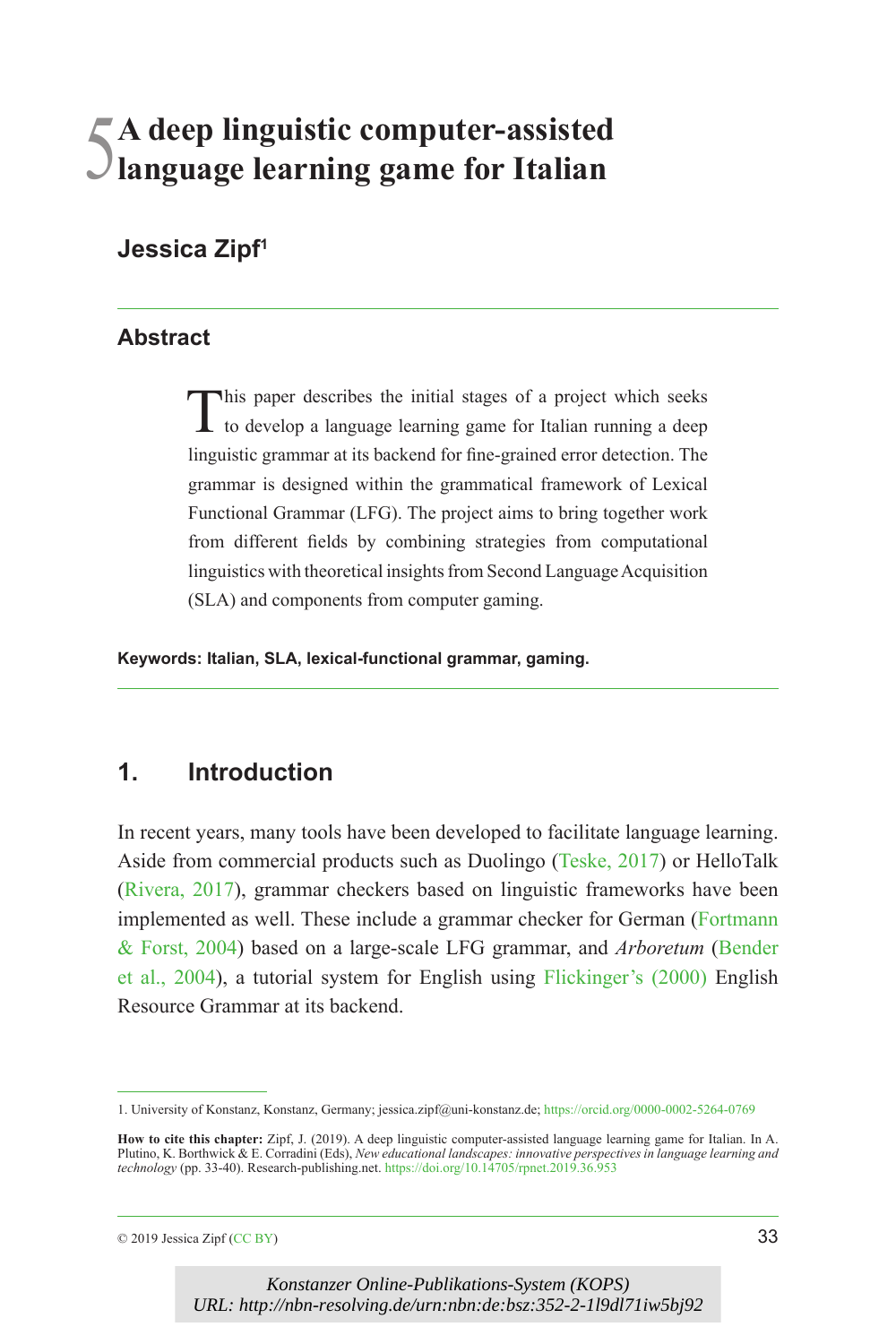While most commercially available systems rely on pattern-matching algorithms, grammar-based tools allow a more fine-grained error detection. Instead of comparing an input string to pre-programmed answers, a deep linguistic grammar analyses an input string morphologically and syntactically. The system developed here combines an LFG based grammar for Italian with a large-scale lexicon covering a wide range of Italian vocabulary. The grammar tool allows for the detection of errors and forms the building block for generating feedback to the learner. The actual learning process is guided by insights from processability theory ([Bettoni & Di Biase, 2015](#page-6-1); [Pienemann, 2005](#page-7-4)), a theory of SLA that focusses on language development over time by analysing which forms from a second language are processable at which developmental stage ([Pienemann, 2005](#page-7-4)). A recent publication discussing the development of Italian as a second language ([Bettoni & Di Biase, 2015\)](#page-6-1) is hereby fundamental for the exercise design and the order in which they are presented to the learners to ensure a successful language learning experience.

This paper aims to present the current state of the project by introducing the components that form the backbone of the computer-assisted language learning tool: the LFG based grammar and how its architecture and components are of great benefit.

# **2. Method**

Crucial to the tool is the combination of the following components: (1) concepts from Optimality Theory (OT) ([Frank, King, Kuhn, & Maxwell, 1998](#page-7-5)) combined with error rules, (2) the generation component of the Xerox Linguistic Environment (XLE) [\(Crouch et al., 2008](#page-6-2)), and (3) the lexicon. [Figure](#page-2-0) 1 illustrates the system's architecture and how these components feed into the language learning software.

The user interface is being fed by the LFG based grammar, alongside learning material. The grammar is responsible for evaluating free user input, generating feedback, and a corrected sentence or structure in case of erroneous input. The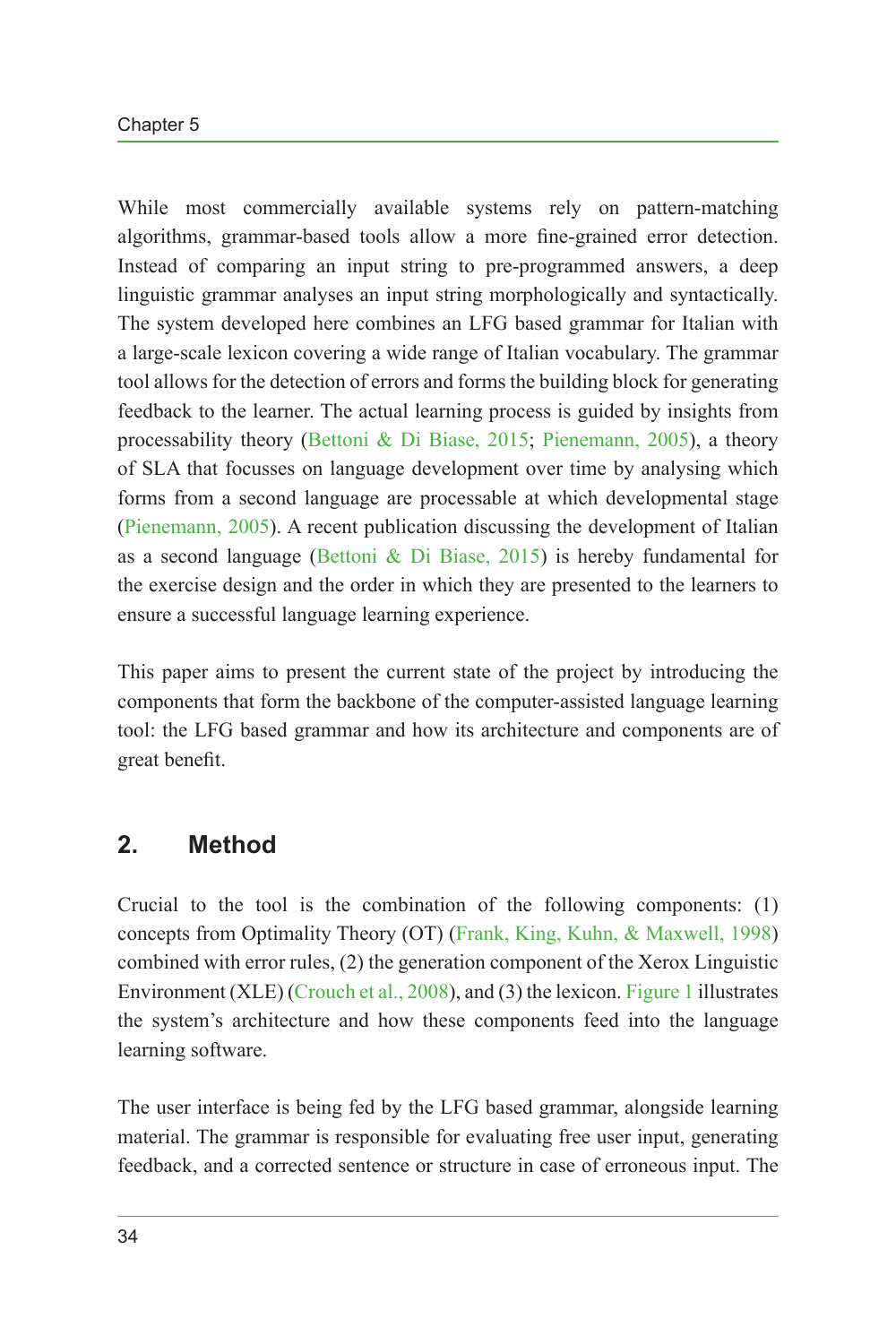user is thus presented with an exercise, inputs their answer, and receives feedback. This information is then passed on to update the user data and subsequent tasks are adapted accordingly.

<span id="page-2-0"></span>

Figure 1. Architecture

# **3. System components**

# **3.1. Lexical Functional Grammar**

LFG is a lexicalist, non-derivational theory of grammar ([Dalrymple, 2001;](#page-6-3) [Kaplan & Bresnan, 1982\)](#page-7-6). In contrast to other generative grammars, LFG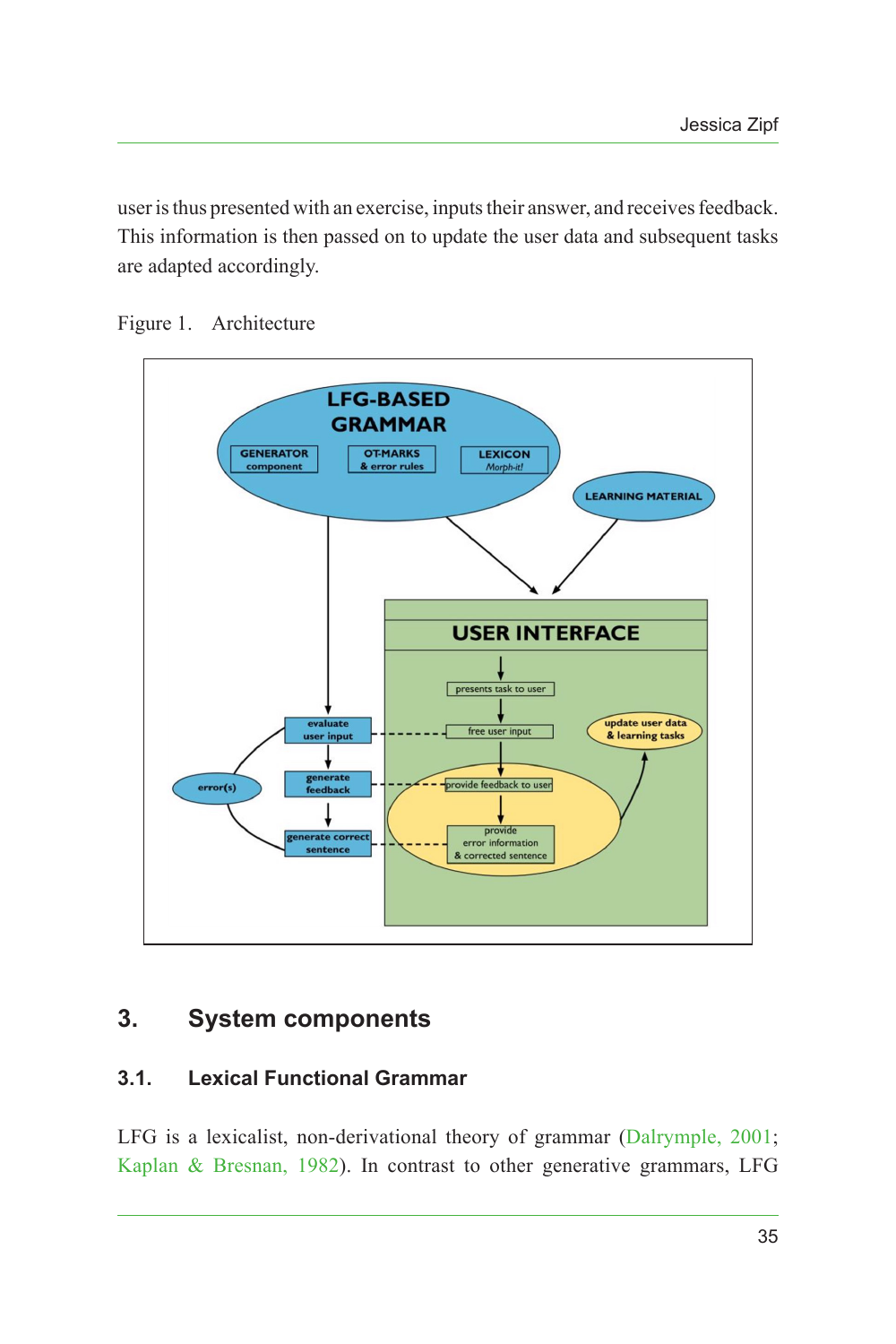assumes parallel representations for sentences, each with its own structure and vocabulary, and adhering to its own constraints. Constituent structure and functional structure (c- and f-structure) are the two main representations for sentences. While a c-structure depicts hierarchical relations, constituency, and linearity in the shape of a syntactic tree, an f-structure captures grammatical functions and semantic notions such as tense and aspect in an attributevalue matrix. Having a strong mathematical architecture, LFG is not only implementable but also efficient and fast in analysing input. The Italian grammar in this project is implemented with XLE, a platform commonly used to implement LFG based grammars.

### **3.2. OT marks**

OT marks allow the statement of preferences and dis-preferences in sentence analysis and can be ordered according to their relative importance. As a result, these marks enable the system to deal with ambiguous and ungrammatical input. The mark *ungrammatical* is added to error rules in the grammar, allowing the parser to analyse ungrammatical sentences. Additionally, information on the error type can be added, passing this information on to an f-structure. Consider the subsequent sentence:

|  |  | Peter | mangi- $o^*$ | una | mela. |
|--|--|-------|--------------|-----|-------|
|--|--|-------|--------------|-----|-------|

- Peter.**3PSG** eat-**1PSG** an apple.
- 'Peter eats an apple'.

This is an example of erroneous subject-verb agreement. Parsing the sentence with the LFG grammar yields the following output ([Figure 2](#page-4-0)).

While the c-structure on the left illustrates the constituents and the hierarchical structure, the f-structure contains semantic information on the main predicate and its arguments. Additionally, it returns the information that subject-verb agreement is ungrammatical in this example. This information is passed on to the f-structure by adding certain annotations to the OT mark *ungrammatical*.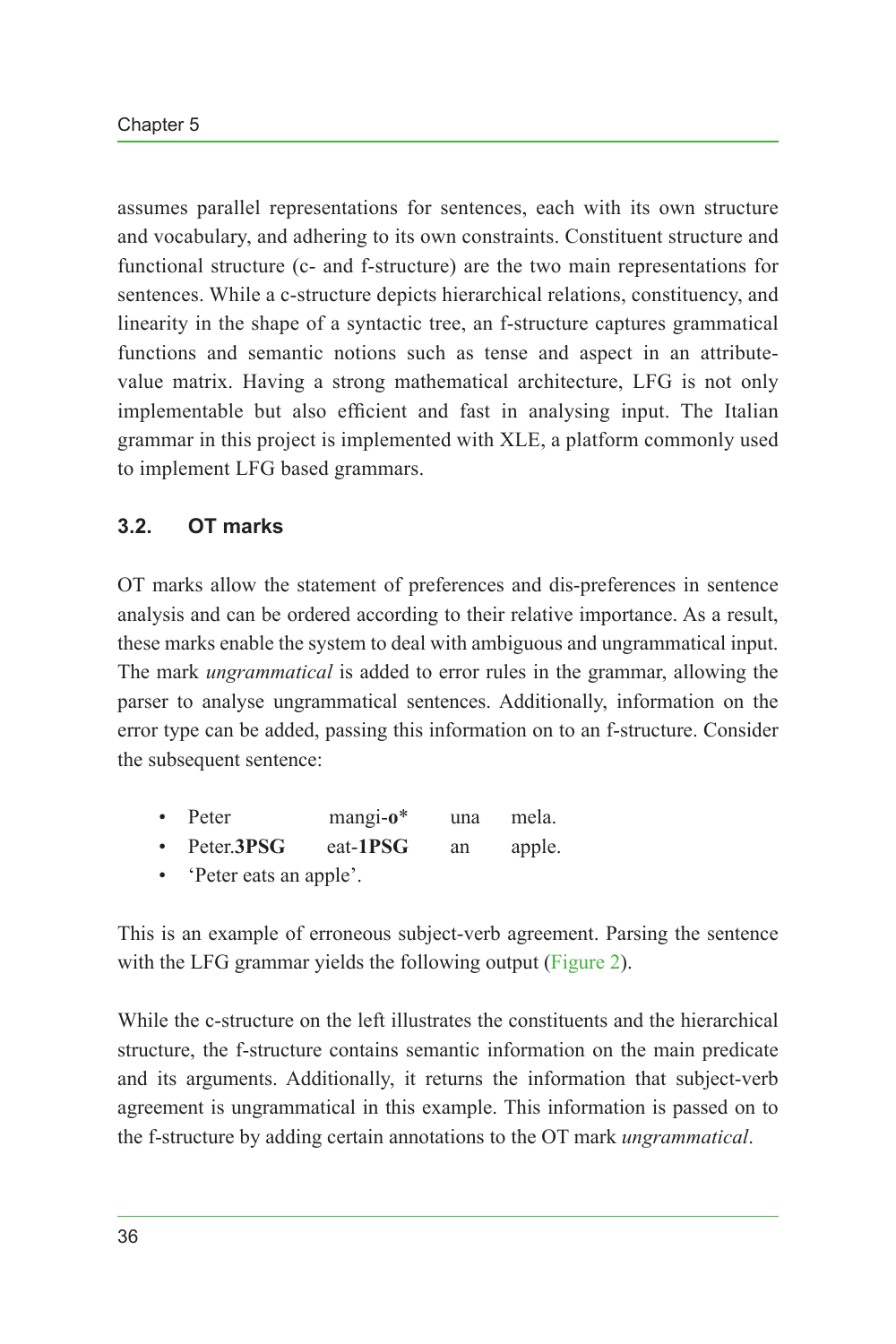

<span id="page-4-0"></span>Figure 2. C- and f-structure of Example 1

#### **3.3. XLE generator**

The generator component of XLE enables the system to create a sentence given an f-structure as input. Generation being the reverse of parsing, the same grammar produces a string based on a certain f-structure analysis. Here, the generator is used to provide a grammatical sentence given an ungrammatical input. Going back to Example 1, the XLE generator takes as input the f-structure in [Figure 2](#page-4-0) and produces the grammatical alternative depicted in Figure 3.

Figure 3. Grammatical alternative to Example 1 as generated by XLE

```
% parse "Peter mangio una mela."
parsing {Peter mangio una mela.}
1 solutions, 0.003 CPU seconds, 0.170MB max mem, 30 subtrees unified
\mathbf{1}℁
Peter mangia una mela.
```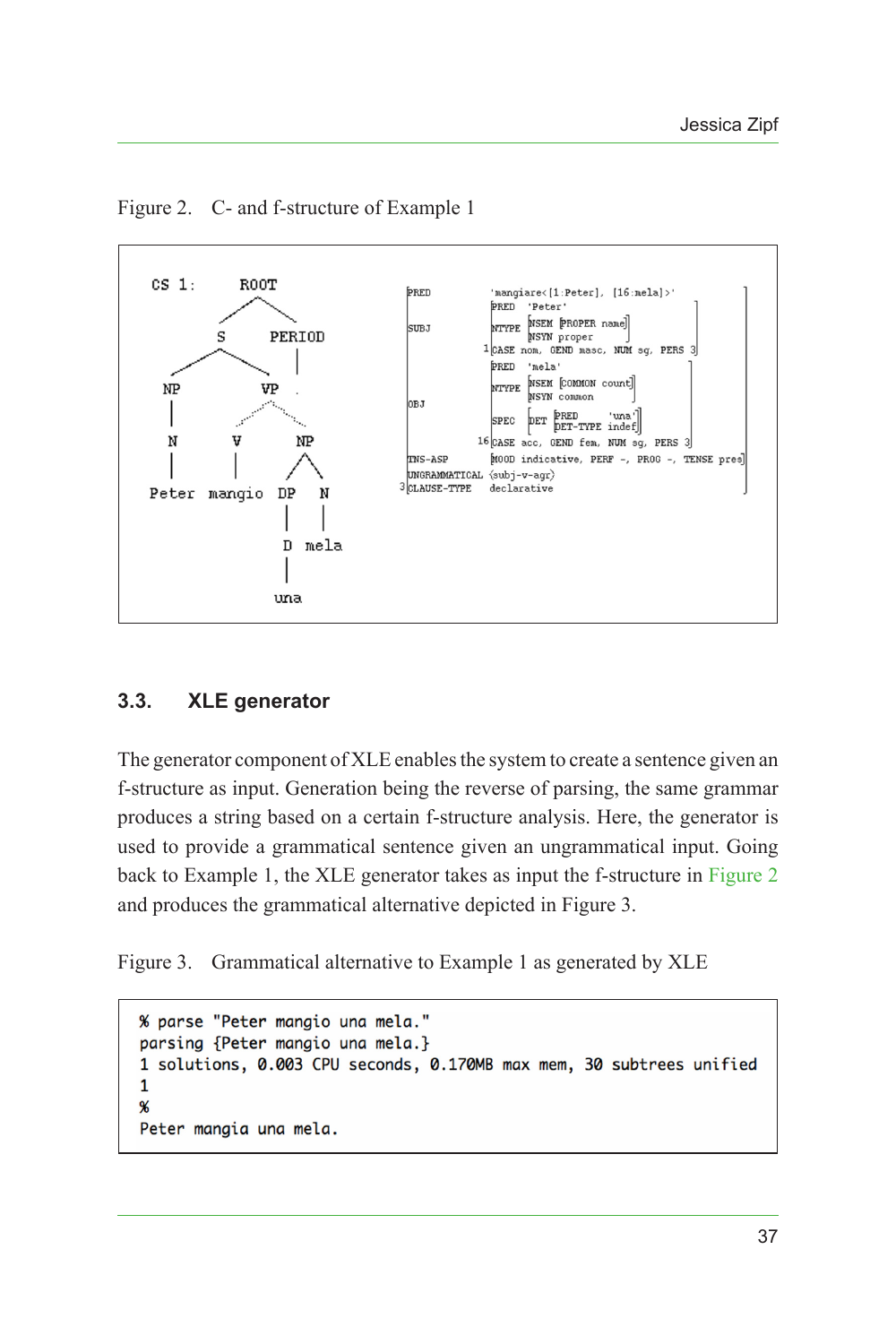The first line illustrates the ungrammatical sentence that was passed on to the system, while the last line shows the grammatical alternative with subject-verb agreement satisfied.

#### **3.4. Lexicon**

The lexicon constitutes the third big building block of the tool. It was created by converting the *Morph-it!* lexicon ([Zanchetta & Baroni, 2005](#page-7-7)) into a finite state morphological analyser using the Xerox Finite State Tool ([Beesley & Karttunen,](#page-6-4) [2003\)](#page-6-4). The lexicon contains 34,968 lemmas and an overall count of 504,906 entries. Not only does it provide the grammar with a large Italian lexicon, but additionally with morphological analyses that expand from the c-structure, as depicted in [Figure 4.](#page-5-0)



<span id="page-5-0"></span>

# **4. Conclusions**

This paper outlines an on-going project on the development of a language learning game for Italian. The tool is based on a deep grammar within the framework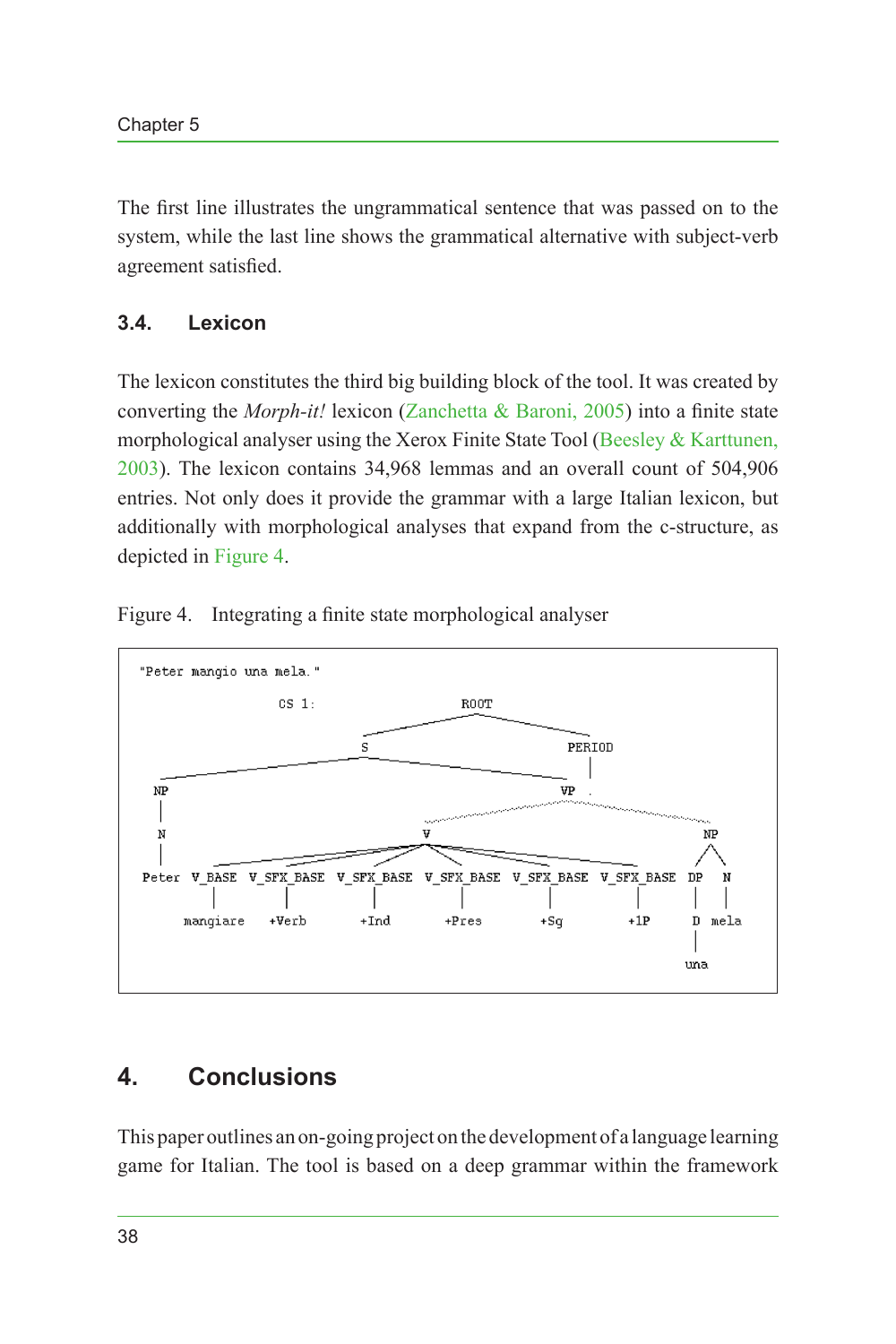of LFG and integrates an Italian lexicon. While the grammar component is responsible for analysing the user input and returning adequate feedback, the learning process is to be guided by insights from the processability theory. At this initial stage of development, the grammar component can detect error types and return the grammatical alternatives. Next steps include further expansion of the grammar and its syntactic structures, an evaluation of the grammar using learner corpora, and the development of learning material and learning exercises. The final stages of the project are then to incorporate the grammar and the learning material into an attractive and user-friendly environment, including gaming components to enhance the learning experience.

# **Acknowledgements**

I want to thank my supervisor Miriam Butt for the possibility to work on this project and her constant support and input, as well as Bruno Di Biase and Barbara Hinger for their input and discussions on SLA and processability theory.

# **References**

- <span id="page-6-4"></span>Beesley, K. R., & Karttunen, L. (2003). *Finite state morphology*. CSLI Publications. http:// www.fsmbook.com
- <span id="page-6-0"></span>Bender, E. M., Flickinger, D., Oepen, S., Walsh, A., & Baldwin, T. (2004). Arboretum: using a precision grammar for grammar checking in CALL. *Proceedings of the InSTILICALL2004 Symposium on ComputerAssisted Language Learning*, *17*, 19. [http://www.isca-speech.](http://www.isca-speech.org/archive_open/archive_papers/icall2004/iic4_020.pdf) [org/archive\\_open/archive\\_papers/icall2004/iic4\\_020.pdf](http://www.isca-speech.org/archive_open/archive_papers/icall2004/iic4_020.pdf)
- <span id="page-6-1"></span>Bettoni, C., & Di Biase, B. (2015). The development of Italian as a second language. In C. Bettoni & B. Di Biase (Eds), *Grammatical development in second languages: exploring the boundaries of processability theory* (pp. 117-147). EuroSLA.
- <span id="page-6-2"></span>Crouch, D., Dalrymple, M., Kaplan, R. M., King, T. H., Maxwell, J., & Newman, P. (2008). XLE documentation. *Palo Alto Research Center*.

<span id="page-6-3"></span>Dalrymple, M. (2001). *Lexical functional grammar*. Academic Press.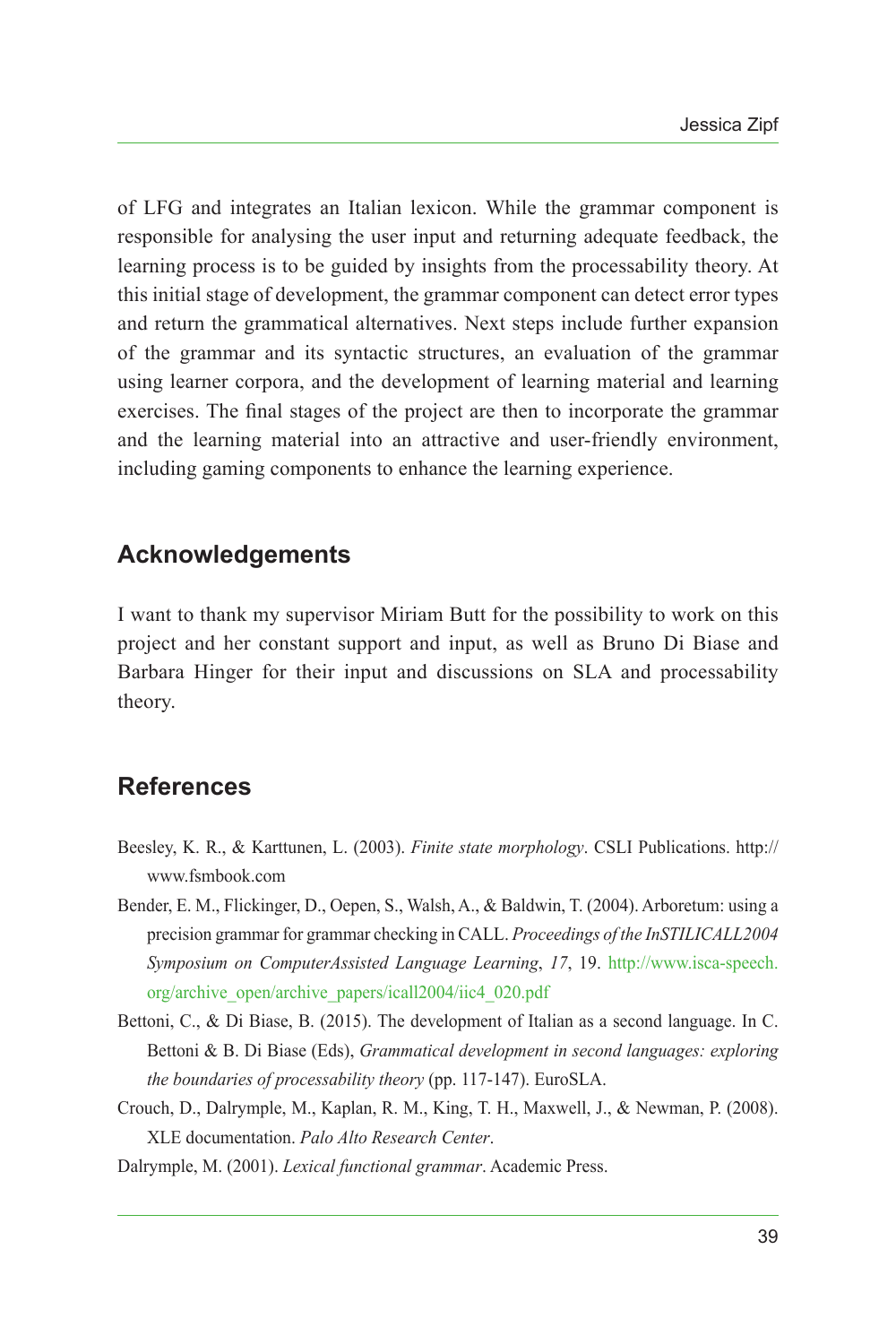- <span id="page-7-3"></span>Flickinger, D. (2000). On building a more efficient grammar by exploiting types. *Natural Language Engineering, 6*(1), 15-28.<https://doi.org/10.1017/S1351324900002370>
- <span id="page-7-2"></span>Fortmann, C., & Forst, M. (2004). An LFG grammar checker for CALL. *Proceedings of InSTIL/ICALL2004 - NLP and Speech Technologies in Advanced Language Learning Systems*, (1), 2-5.
- <span id="page-7-5"></span>Frank, A., King, T., Kuhn, J., & Maxwell, J. (1998). Optimality theory style constraint ranking in large-scale LFG grammars. In *Proceedings of the LFG98 Conference*. Stanford: CSLI Publications.<http://elib.uni-stuttgart.de/opus/volltexte/1999/356/>
- <span id="page-7-6"></span>Kaplan, R. M., & Bresnan, J. (1982). Lexical-functional grammar: a formal system for grammatical representation. *Issues in Lexical-Functional Grammar*, *8*(5), 29-130.
- <span id="page-7-4"></span>Pienemann, M. (Ed.). (2005). *Cross-linguistic aspects of processability theory*. John Benjamins.
- <span id="page-7-1"></span>Rivera, A. V. (2017). HelloTalk. *CALICO Journal, 34*(3), 384-392.
- <span id="page-7-0"></span>Teske, K. (2017). Duolingo. *CALICO Journal*, *34*(3), 393-401.
- <span id="page-7-7"></span>Zanchetta, E., & Baroni, M. (2005). Morph-it! a free corpus-based morphological resource for the Italian language. *Corpus Linguistics 2005*, *1*(1).